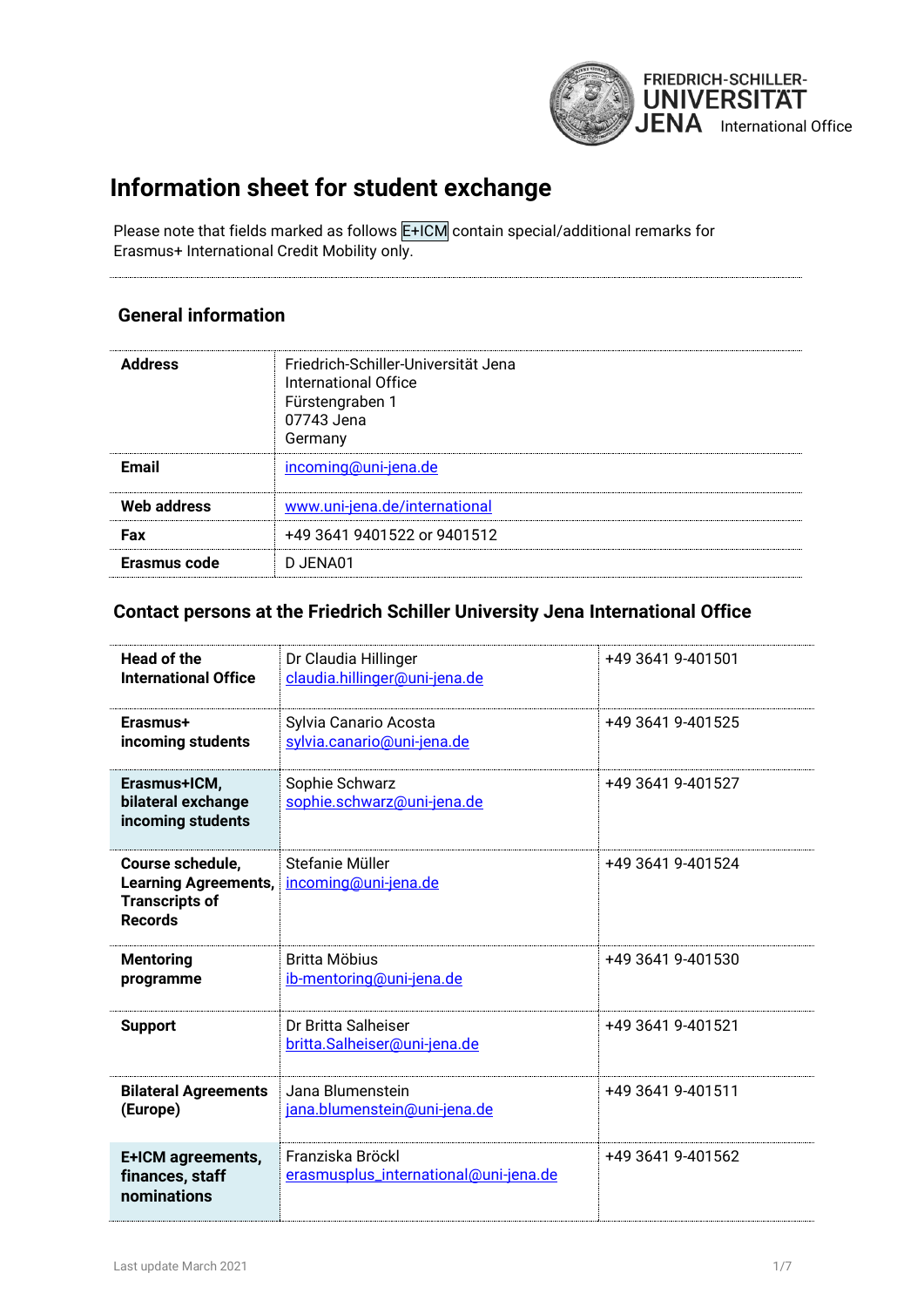

#### **Academic calendar**

| Winter semester | 1 October – 31 March<br>https://www.uni-jena.de/en/start+studying+international.   |
|-----------------|------------------------------------------------------------------------------------|
| Summer semester | 1 April - 30 September<br>https://www.uni-jena.de/en/start+studying+international. |

The lecture and exam periods for each semester are subject to changes.  $\Delta$  For details, please see: [https://www.uni-jena.de/en/start+studying+international.](https://www.uni-jena.de/en/start+studying+international)

#### **Nomination and application procedures**

| <b>Periods and deadlines</b>                |                                                                                                                                                                                                                                                                                                                                                                                                                                                                                                                                                                                                                                                                                                                                           |                          |
|---------------------------------------------|-------------------------------------------------------------------------------------------------------------------------------------------------------------------------------------------------------------------------------------------------------------------------------------------------------------------------------------------------------------------------------------------------------------------------------------------------------------------------------------------------------------------------------------------------------------------------------------------------------------------------------------------------------------------------------------------------------------------------------------------|--------------------------|
| <b>Recommended</b>                          | Winter semester and full academic year                                                                                                                                                                                                                                                                                                                                                                                                                                                                                                                                                                                                                                                                                                    | $1$ May $-$ 30 June      |
| nomination period                           |                                                                                                                                                                                                                                                                                                                                                                                                                                                                                                                                                                                                                                                                                                                                           |                          |
|                                             | Summer semester                                                                                                                                                                                                                                                                                                                                                                                                                                                                                                                                                                                                                                                                                                                           | 1 November - 15 December |
| <b>E+ICM</b> nomination<br>period           | Winter semester and full academic year                                                                                                                                                                                                                                                                                                                                                                                                                                                                                                                                                                                                                                                                                                    | $1$ May $-$ 30 June      |
|                                             | Summer semester                                                                                                                                                                                                                                                                                                                                                                                                                                                                                                                                                                                                                                                                                                                           | 25 October - 30 November |
| <b>Application deadline</b><br>for students | Winter semester and full academic year                                                                                                                                                                                                                                                                                                                                                                                                                                                                                                                                                                                                                                                                                                    | 15 July                  |
|                                             | Summer semester                                                                                                                                                                                                                                                                                                                                                                                                                                                                                                                                                                                                                                                                                                                           | 15 January               |
| <b>Procedures</b>                           |                                                                                                                                                                                                                                                                                                                                                                                                                                                                                                                                                                                                                                                                                                                                           |                          |
| <b>Nomination procedure</b>                 | The partner university nominates students for the upcoming exchange<br>semester or full academic year. Please use the excel form and make sure<br>the nomination includes all the students' relevant data. Please send us the<br>completed excel sheet until 31 May / 30 November.                                                                                                                                                                                                                                                                                                                                                                                                                                                        |                          |
| <b>E+ICM</b> nomination<br>procedure        | The International Office of the University of Jena will contact E+ICM<br>partner universities in May/October to inform them about the number of<br>available E+ICM scholarships. Using the excel sheet we send you, please<br>nominate selected candidates plus at least three candidates to replace<br>possible dropouts. If students are nominated outside E+ICM (via bilateral<br>partnerships), please add them in the same nomination platform.                                                                                                                                                                                                                                                                                      |                          |
| <b>Requirements</b>                         |                                                                                                                                                                                                                                                                                                                                                                                                                                                                                                                                                                                                                                                                                                                                           |                          |
| <b>Student status</b>                       | At the time of application, applicants should be at least in their third<br>semester of university education and must remain enrolled at their home<br>university while studying in Jena.                                                                                                                                                                                                                                                                                                                                                                                                                                                                                                                                                 |                          |
| Language proficiency                        | Sending institutions should make sure they nominate students with<br>sufficient language abilities. We do not ask for any test certificates. We<br>strongly recommend guest students to prepare for their studies in Jena by<br>learning enough German to be able to follow the instructions, successfully<br>pass exams, and live in Germany. Only few courses are taught in English.<br>The minimum level required for either language is B2 according to the<br>Common European Framework of Reference for Languages.<br>To find out whether a study programme is offered in German or English,<br>please select either of these languages in the following search mask:<br>J https://www.uni-jena.de/en/Studies/Study+programme.html. |                          |
| <b>Application procedure</b>                | Students must apply online after being nominated by their home<br>1.<br>university. The link is sent to nominated students by email.<br>Print the application pdf.<br>2.<br>Sign the application on the last page.<br>3.                                                                                                                                                                                                                                                                                                                                                                                                                                                                                                                  |                          |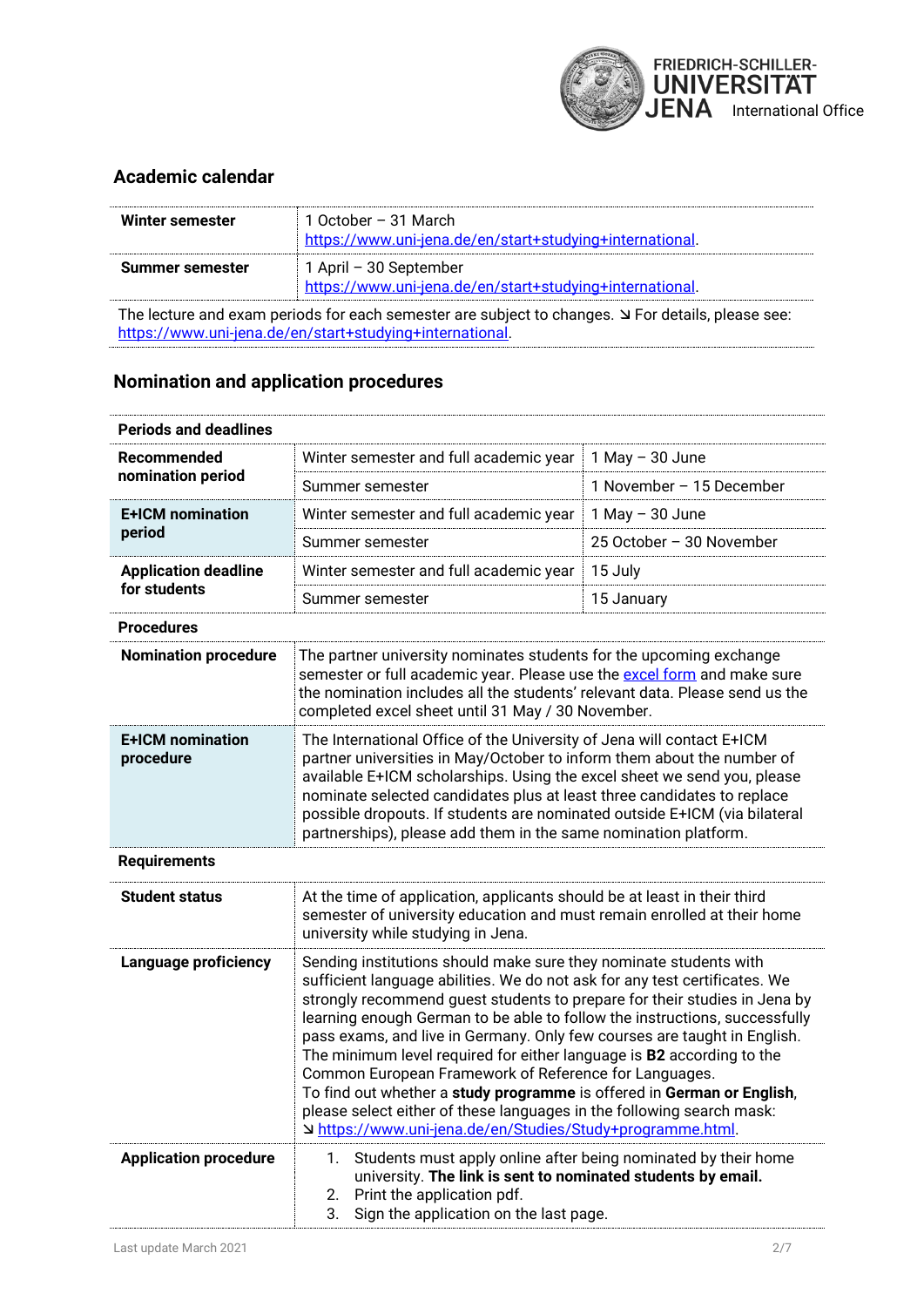

|           | 4. Send the application with a copy of the personal data page in the<br>passport/personal ID card |
|-----------|---------------------------------------------------------------------------------------------------|
| $\bullet$ | by email to incoming@uni-jena.de and                                                              |
| $\bullet$ | by airmail to Friedrich Schiller University Jena                                                  |
|           | International Office                                                                              |
|           | Fürstengraben 1                                                                                   |
|           | 07743 Jena                                                                                        |
|           | Germany                                                                                           |
|           | Please note the deadlines 15 January / 15 July.                                                   |

### **Study Programme**

| <b>Credit system</b>                                             | Friedrich Schiller University Jena works with the ECTS system. Students<br>may earn ECTS credits in all courses, provided that they take part<br>regularly and fulfil the course and exam requirements. The number of<br>credits earned depends on the type of course and workload. The EU<br>standard is 30 credits per semester.<br>∪ University of Jena Credit information: https://www.uni-<br>jena.de/en/queststudies+courses.                                                                                                                                                                                                                                                                          |  |
|------------------------------------------------------------------|--------------------------------------------------------------------------------------------------------------------------------------------------------------------------------------------------------------------------------------------------------------------------------------------------------------------------------------------------------------------------------------------------------------------------------------------------------------------------------------------------------------------------------------------------------------------------------------------------------------------------------------------------------------------------------------------------------------|--|
| <b>Special Corona situation</b>                                  | Please check our information about the current Corona situation at<br>https://www.uni-jena.de/en/incoming+coronainfo and about the<br>organisation of guest studies/ECTS regularly: V https://www.uni-<br>jena.de/en/queststudies+courses.                                                                                                                                                                                                                                                                                                                                                                                                                                                                   |  |
| <b>Course/programme</b><br>catalogue                             | Past, current and upcoming courses are available in the course<br>catalogue. Please note that not all courses are offered every semester.<br>Guest students should choose courses from their academic field but may<br>also choose freely from the courses offered in related fields (except<br>Medicine, Dentistry and Pharmacy). They may take part in individual<br>courses as well as in modules (course units).<br>Having made a choice, students have to make sure their home university<br>agrees to their plans.<br>⊻ Course catalogue: https://friedolin.uni-jena.de.                                                                                                                               |  |
| <b>Learning Agreement</b><br>and course schedule                 | Students should ask their home university which and how many courses<br>they should take (EU standard is 30 credits per semester). The Learning<br>Agreement contains all chosen courses and their corresponding credits<br>and is signed by all parties. After arriving in Jena, students will take part<br>in the information sessions for guest studies and create their final<br>timetable.                                                                                                                                                                                                                                                                                                              |  |
| <b>E+ICM Learning</b><br><b>Agreement and course</b><br>schedule | Students benefiting from an E+ICM scholarship are required to<br>accomplish 30 credits per semester and should fill in their Learning<br>Agreement accordingly.                                                                                                                                                                                                                                                                                                                                                                                                                                                                                                                                              |  |
| Final theses/research<br>projects                                | Students not taking part in regular courses but pursuing an individual<br>project or research, for example for their master's thesis,<br>have to find an academic supervisor at Friedrich Schiller<br>1.<br>University Jena able and willing to supervise their<br>research/project work by themselves.<br>Together with that supervisor, they must prepare<br>2.<br>a Supervision Agreement for Guest Students (V https://www.uni-<br>jena.de/en/guest+studies+application) which sets out the<br>commitment of student, the supervisor at the University of Jena<br>as well as the supervisor at the home institution. This document<br>forms part of the application process. They are to arrange regular |  |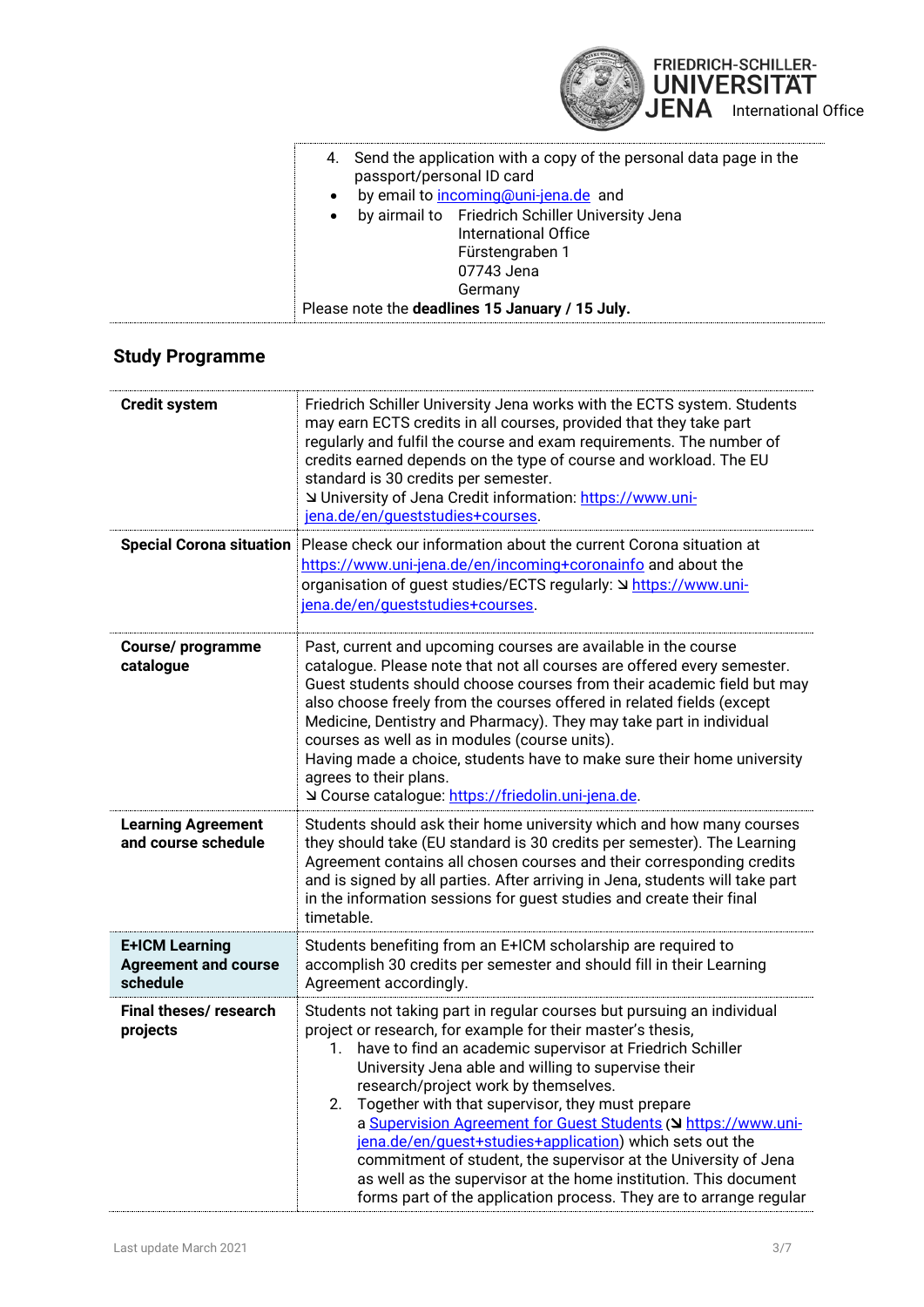

|                                          | meetings with that supervisor to discuss the project's progress<br>and workload.<br>3. The supervisor's final evaluation is the basis for the Transcript of<br>Records and Confirmation of Stay.                                                                                                                 |
|------------------------------------------|------------------------------------------------------------------------------------------------------------------------------------------------------------------------------------------------------------------------------------------------------------------------------------------------------------------|
| E+ICM final theses/<br>research projects | Students and doctoral candidates within the E+ICM programme<br>conducting research must draw up both a Learning Agreement (EU<br>requirement) and Supervision Agreement (University of Jena quality<br>insurance requirement). For thesis/research projects, a number of<br>30 credits should also be aimed for. |
| <b>Transcript of Records</b>             | The International Office at the University of Jena issues a Transcript of<br>Records for all guest students taking part in regular courses after each<br>semester.                                                                                                                                               |

### **Accommodation**

| <b>General information</b>         | Jena is a medium-sized city very popular with students. About 1/4 of its<br>115,000 inhabitants are students. Thus, student housing is in high<br>demand. Finding appropriate accommodation may be difficult, especially<br>in the winter semester. We therefore highly recommend applying for<br>student accommodation in dormitories. The website below informs<br>about all rooms, location, equipment of dorms, and prices. |            |
|------------------------------------|---------------------------------------------------------------------------------------------------------------------------------------------------------------------------------------------------------------------------------------------------------------------------------------------------------------------------------------------------------------------------------------------------------------------------------|------------|
| <b>Application</b>                 | Apply online at the student services organization Studierendenwerk<br>Thüringen:<br>https://www.stw-thueringen.de/wohnen/bewerbung/online-<br>צ<br>bewerbung.html                                                                                                                                                                                                                                                               |            |
| <b>Application deadlines</b>       | Winter semester and full academic<br>year                                                                                                                                                                                                                                                                                                                                                                                       | 15 July    |
|                                    | Summer semester                                                                                                                                                                                                                                                                                                                                                                                                                 | 15 January |
| <b>Application</b><br>confirmation | It is necessary to confirm the application by replying to an email sent by<br>the accommodation service.                                                                                                                                                                                                                                                                                                                        |            |
| <b>Allocation</b>                  | Room offers are sent by email in early September/March and must be<br>confirmed by replying to the email offer in order to keep the reservation.                                                                                                                                                                                                                                                                                |            |

## **Preparation, arrival, and enrolment**

| <b>Support programme</b>                        | All students who request it may get a volunteer student mentor from<br>Jena who helps them to deal with the bureaucracy after arrival. Students<br>should register for the mentoring programme at<br>https://www.uni-jena.de/en/inital+mentoring+students.<br>צ                                                                                                                                                                                                                                             |
|-------------------------------------------------|-------------------------------------------------------------------------------------------------------------------------------------------------------------------------------------------------------------------------------------------------------------------------------------------------------------------------------------------------------------------------------------------------------------------------------------------------------------------------------------------------------------|
| <b>Enrolment</b>                                | The exact date, time, and place of the enrolment at Friedrich Schiller<br>University Jena will be communicated in the admission letter.<br>Erasmus+ students are expected to enrol on 1 April/October.<br>Students should use the Enrolment Guide for preparation:<br><u>https://www.uni-jena.de/en/enrolmentquide.html</u>                                                                                                                                                                                 |
| <b>Orientation week,</b><br><b>Welcome Days</b> | Before lectures start, Friedrich Schiller University Jena offers an<br>Orientation Week in order to introduce new students to each other, to the<br>city and the University. Information about the Orientation Week is sent by<br>email about one month before the semester begins.<br>The Welcome Days, a five-week series of events, help to introduce new<br>students to the University and region, to other students and student life.<br>https://www.uni-jena.de/en/start+studying+international.<br>צ |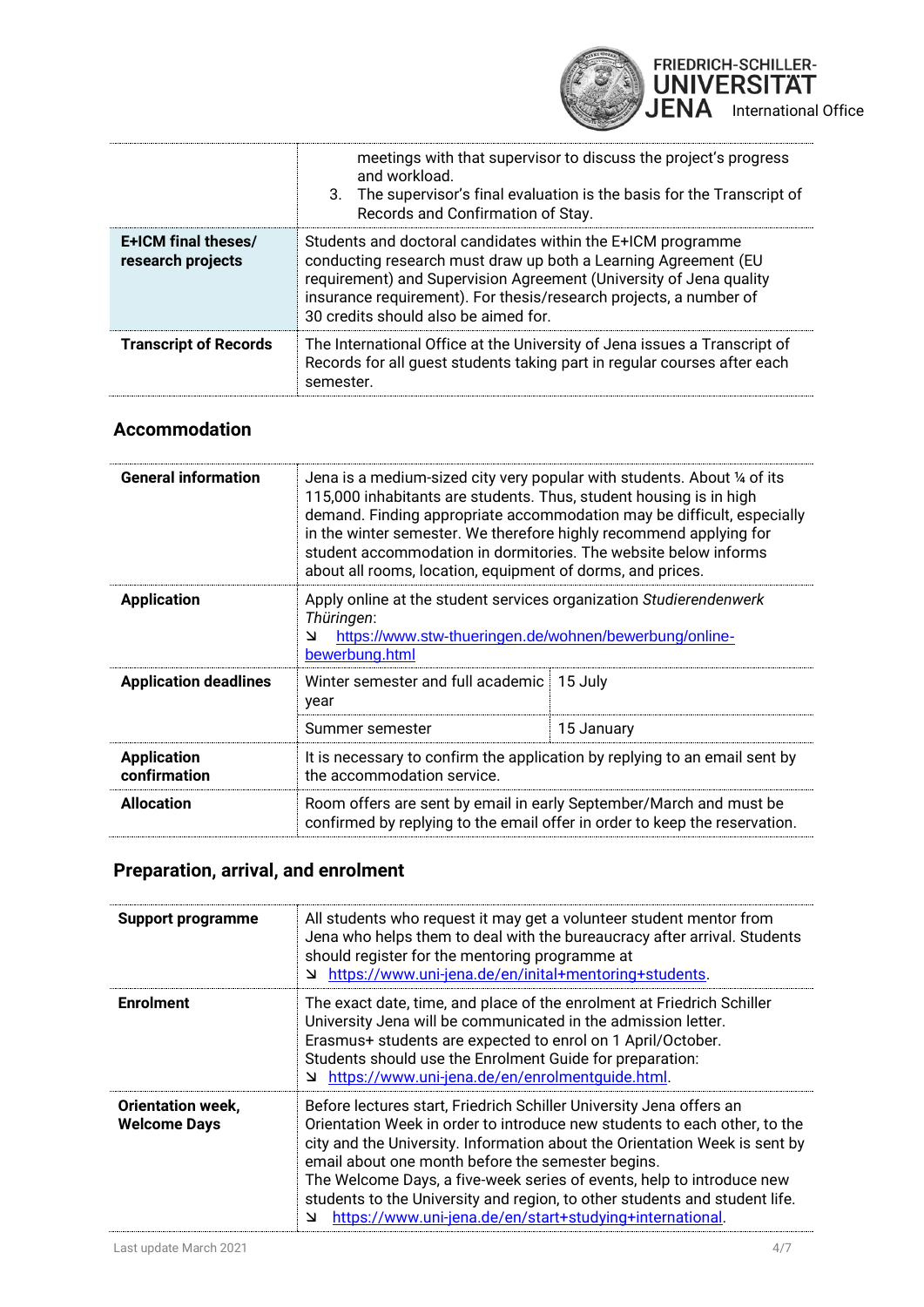

### **Estimated costs of living (per semester) in EURO**

| <b>Tuition fee</b>                          | 0                                                                                                                                                                                                                                                              |
|---------------------------------------------|----------------------------------------------------------------------------------------------------------------------------------------------------------------------------------------------------------------------------------------------------------------|
| <b>Semester contribution</b>                | 265 incl. regional public transportation ticket                                                                                                                                                                                                                |
| Accommodation                               | 2.700                                                                                                                                                                                                                                                          |
| <b>Learning materials</b>                   | 150                                                                                                                                                                                                                                                            |
| <b>Healthcare insurance</b>                 | (see remarks below)<br>600                                                                                                                                                                                                                                     |
| Visa/residence permit                       | 100 for non-EU students                                                                                                                                                                                                                                        |
| Other expenses                              | 1,800 depending on individual needs                                                                                                                                                                                                                            |
| Cash amount needed<br>for the first 4 weeks | It is recommended that students bring at least $\epsilon$ 750 in cash for the<br>expenses of the first month and a debit card or credit card. Students may<br>have to open a German bank account for paying rent, health insurance<br>fees and regular debits. |

#### **Visa Requirements and Residence Permit**

| <b>Entering Germany</b>                          | EU citizens or citizens of Australia, Brazil, Canada, El Salvador, Honduras,<br>Iceland, Israel, Japan, Liechtenstein, Monaco, New Zealand, Norway, San<br>Marino, Switzerland, South Korea, and the USA may enter Germany without<br>a visa.<br><b>Everybody else</b> must apply for a visa for study purposes at the German<br>diplomatic representation in their country of residence about 6-8 weeks<br>before leaving, using the University of Jena letter of admission. Students<br>must not enter Germany for study purposes with a tourist or Schengen visa<br>under any circumstances.                             |
|--------------------------------------------------|-----------------------------------------------------------------------------------------------------------------------------------------------------------------------------------------------------------------------------------------------------------------------------------------------------------------------------------------------------------------------------------------------------------------------------------------------------------------------------------------------------------------------------------------------------------------------------------------------------------------------------|
| <b>Residence Permit and</b><br><b>Study Visa</b> | After arrival, all international students have to register at their local<br>resident registration office. All non-EU-citizens also have to go to their<br>local Immigration Office. They will receive an electronic visa card (fees:<br>€100). All international students must be able to submit a proof of funding<br>for their stay in Germany ("Finanzierungsnachweis"). They must submit<br>this document to the local immigration office on demand (this also applies<br>to EU citizens). This document may be a scholarship/ grant certificate, a<br>letter of their home university or a letter from their parents. |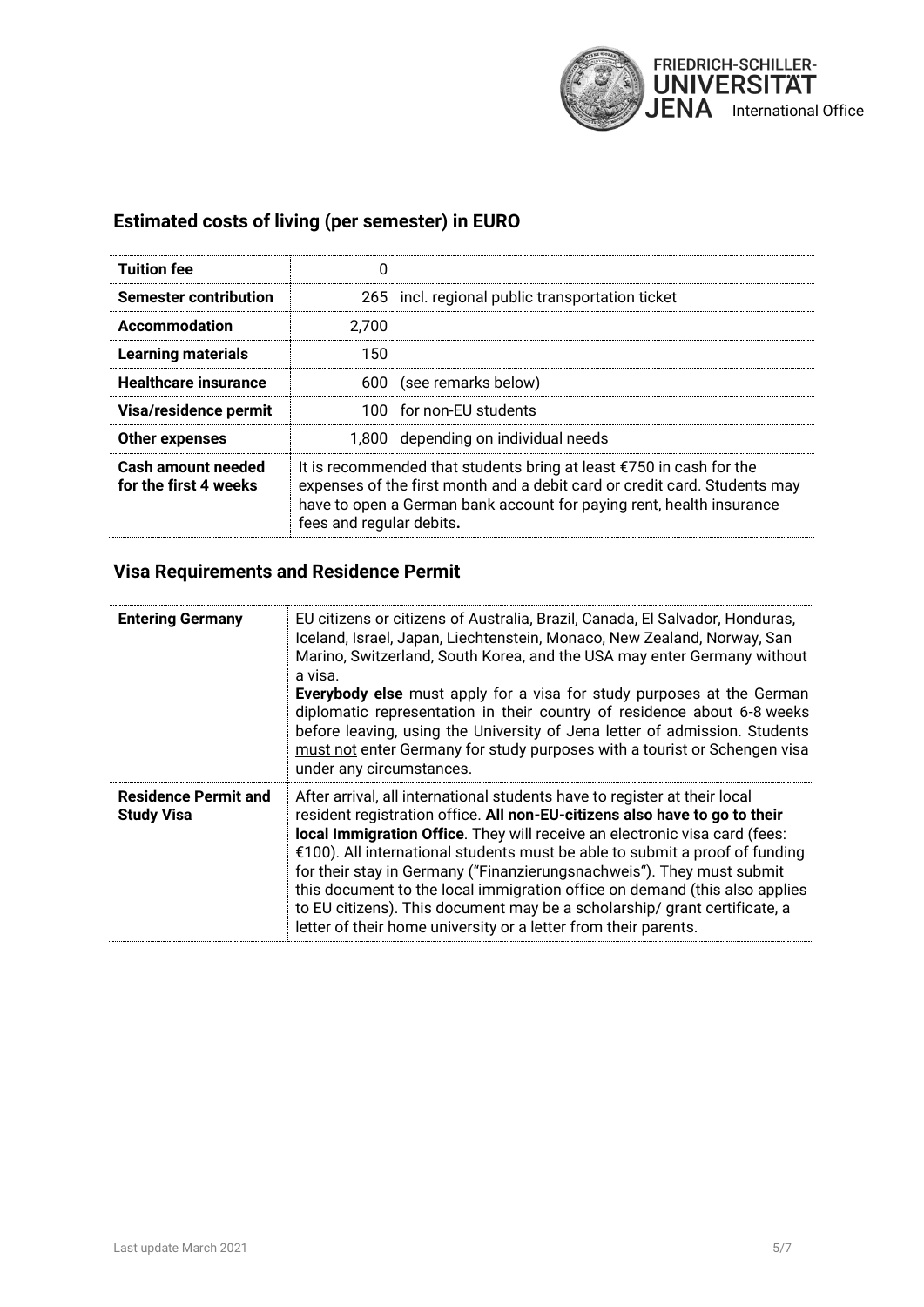

#### **Health insurance**

| <b>General remarks</b>                                                  | Before registering at the University of Jena, students have to contact their<br>health insurance provider to obtain a certificate of health insurance. The<br>insurance providers supply a certificate to declare that the student is either<br>insured with them or some other health insurance provider. Every student<br>should have a sufficient vaccination.<br>Students receiving a DAAD scholarship usually are provided with a<br>Continental insurance which the University Jena recognizes.<br>Everyone else must have a contract with one of the German public health<br>insurance providers for students. Currently, the insurance fee amounts to<br>approx. €110 per month (2021) for all students younger than 30.<br>All student who are older than 30 years should opt for one of the following<br>German private health insurance providers: Advigon/Educare24, Hanse<br>Merkur, Mawista, Vela optimal or Würzburger (information and application<br>online).<br>Please note that the University Jena does not consider any international<br>travel or emergency medical insurances a sufficient coverage.<br>This insurance coverage may be required when applying for visa and<br>travelling to and from Germany. However, they do not suffice as a student<br>health insurance. |
|-------------------------------------------------------------------------|-----------------------------------------------------------------------------------------------------------------------------------------------------------------------------------------------------------------------------------------------------------------------------------------------------------------------------------------------------------------------------------------------------------------------------------------------------------------------------------------------------------------------------------------------------------------------------------------------------------------------------------------------------------------------------------------------------------------------------------------------------------------------------------------------------------------------------------------------------------------------------------------------------------------------------------------------------------------------------------------------------------------------------------------------------------------------------------------------------------------------------------------------------------------------------------------------------------------------------------------------------------------------------------------------------|
| <b>European Health</b><br><b>Insurance Card (EHIC)</b><br>or equivalent | EU citizens who have got a European Health Insurance Card (EHIC) or an<br>insurance based on a bilateral agreement, may submit a copy of EHIC or the<br>E111 form (or equivalent) to the International Office on enrolment. The<br>following countries issue the respective forms: Bosnia-Herzegovina (BH 6),<br>Serbia/Montenegro (JU 6), Croatia (D/HR 111), Macedonia (JU 6), Turkey<br>$(A/T 11)$ .<br>The insurance (card or form) must be valid throughout a student's stay.                                                                                                                                                                                                                                                                                                                                                                                                                                                                                                                                                                                                                                                                                                                                                                                                                  |

### **Miscellaneous**

| <b>Language Centre</b> | The University Language Centre offers courses in several modern<br>languages with special regard to scientific terminology. During their<br>studies, foreign students may attend a German course to improve their<br>German skills. Classes in various languages are available for €20 per<br>semester. The courses range from those for beginners to courses at<br>intermediate and advanced level.<br>https://www.uni-jena.de/en/Language_Centre.html צ                                                                                              |
|------------------------|--------------------------------------------------------------------------------------------------------------------------------------------------------------------------------------------------------------------------------------------------------------------------------------------------------------------------------------------------------------------------------------------------------------------------------------------------------------------------------------------------------------------------------------------------------|
| <b>Sports Centre</b>   | The Sports Centre at Friedrich Schiller University Jena offers several sports<br>facilities and courses ranging from American football to Zumba. Partici-<br>pation fee and accident insurance usually cost €20 per semester.<br>Registration for courses starts 1-2 weeks before the beginning of the<br>lecture period.                                                                                                                                                                                                                              |
| <b>Student groups</b>  | Student life of international students at the University is a diverse one.<br>There are numerous intercultural groups, for example, the International<br>Room and Erasmus Student Network, and many more. They organize<br>parties, excursions and trips, visits to the theatre or museum, the<br>International Food Fair, the International Poetry Reading, and the<br>International Concert as well as language courses and language tandems.<br>The student choir, university orchestra, theatre groups, and political parties<br>welcome everyone. |